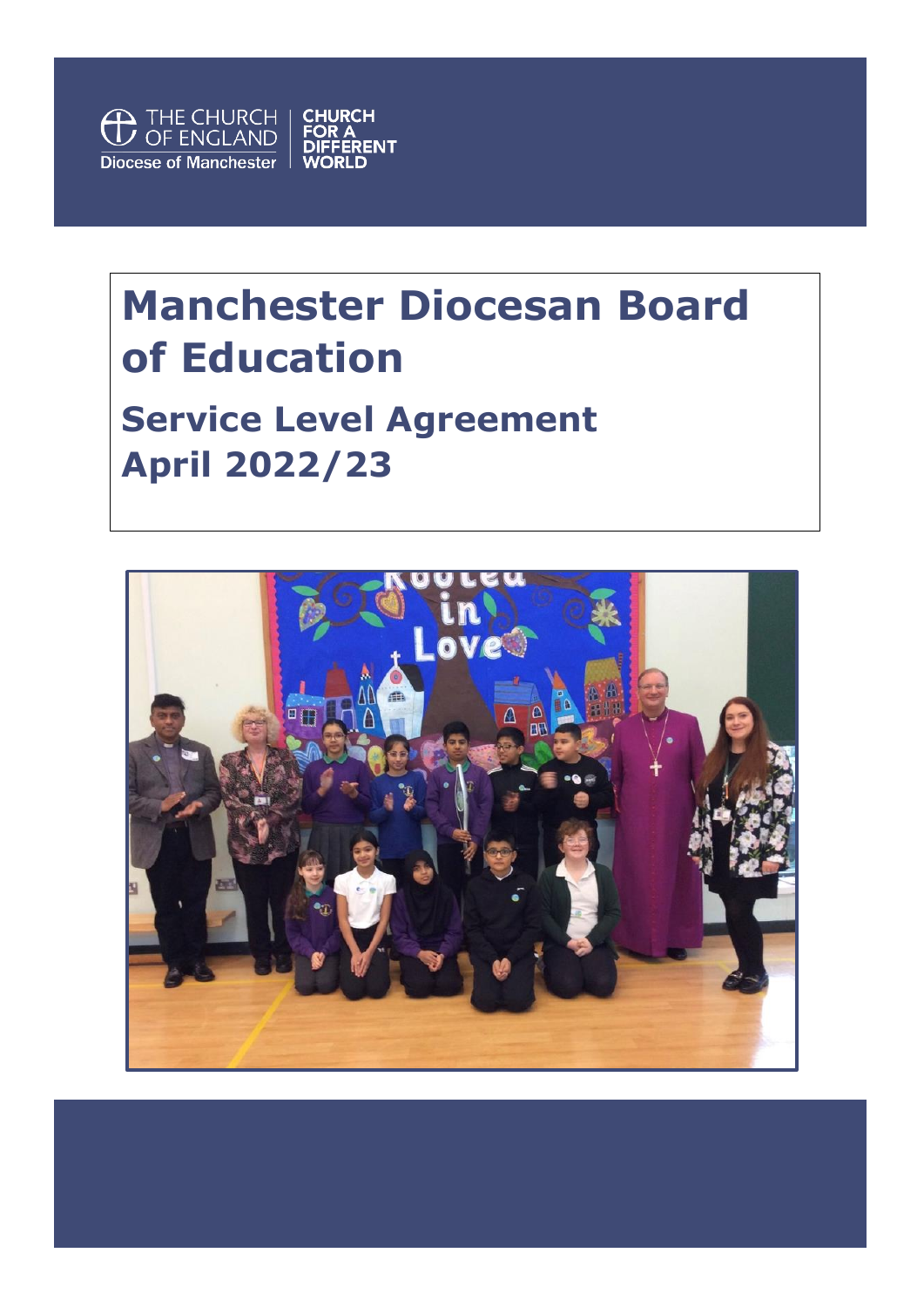# **Service Level Agreement April 2022 – April 2023**

#### **Our Vision**

The vision of the Diocese of Manchester is to be a worshipping, growing and transforming Christian presence at the heart of every community. Church schools are central to this vision as they seek to be places where Christian values and practices are at the centre of all that happens there. The Manchester Diocesan Board of Education (MDBE) fully supports this vision through its work with church schools, across the diverse landscape of Greater Manchester and Rossendale.

The vision has three fundamental principles; growing, nurturing and serving, as we strive every day in our local ministry to be a Church for a Different World. MDBE works in partnership with schools and churches to enact and support these principles.

**Growing**: MDBE grows and cultivates healthy relationships with staff and governors across the family of church schools. We encourage good leadership through providing training and advice in areas such as mental health and wellbeing, admissions, Head Teacher recruitment and development as well as effective management of school buildings.

**Nurturing**: MDBE strives to nurture its relationships with schools, just as, we believe, God nurtures His relationships with His children. We support schools in the journeys they have with each of their children, from early years through to sixth form; walking alongside schools during transition points, academic experiences and community events. We work across churches and schools to establish reciprocally beneficial relationships. We communicate with school leaders, staff, governors and clergy teams, uniting us as we work together to lift up the children and young people in schools and churches.

**Serving**: MDBE seeks to serve schools with love, kindness and action, enacting the commandment to 'Love the Lord your God with all your heart and with all your soul and with all your mind, and love your neighbour as yourself.' (Luke 10:27). We work in communion with people, children and families from all faiths and backgrounds, celebrating the diverse landscape of our great city and region and the communities that come together within it. We help to maintain the Christian distinctiveness of Church of England schools through the facilitation of training and resourcing in the areas of vision and values, Religious Education, Collective Worship and the requirements of SIAMS.

MDBE's overarching vision is for Church of England schools to be places where all involved can be introduced and supported to reflect on Jesus' promise in John 10:10 that He 'came so that you might have life in all its fullness.'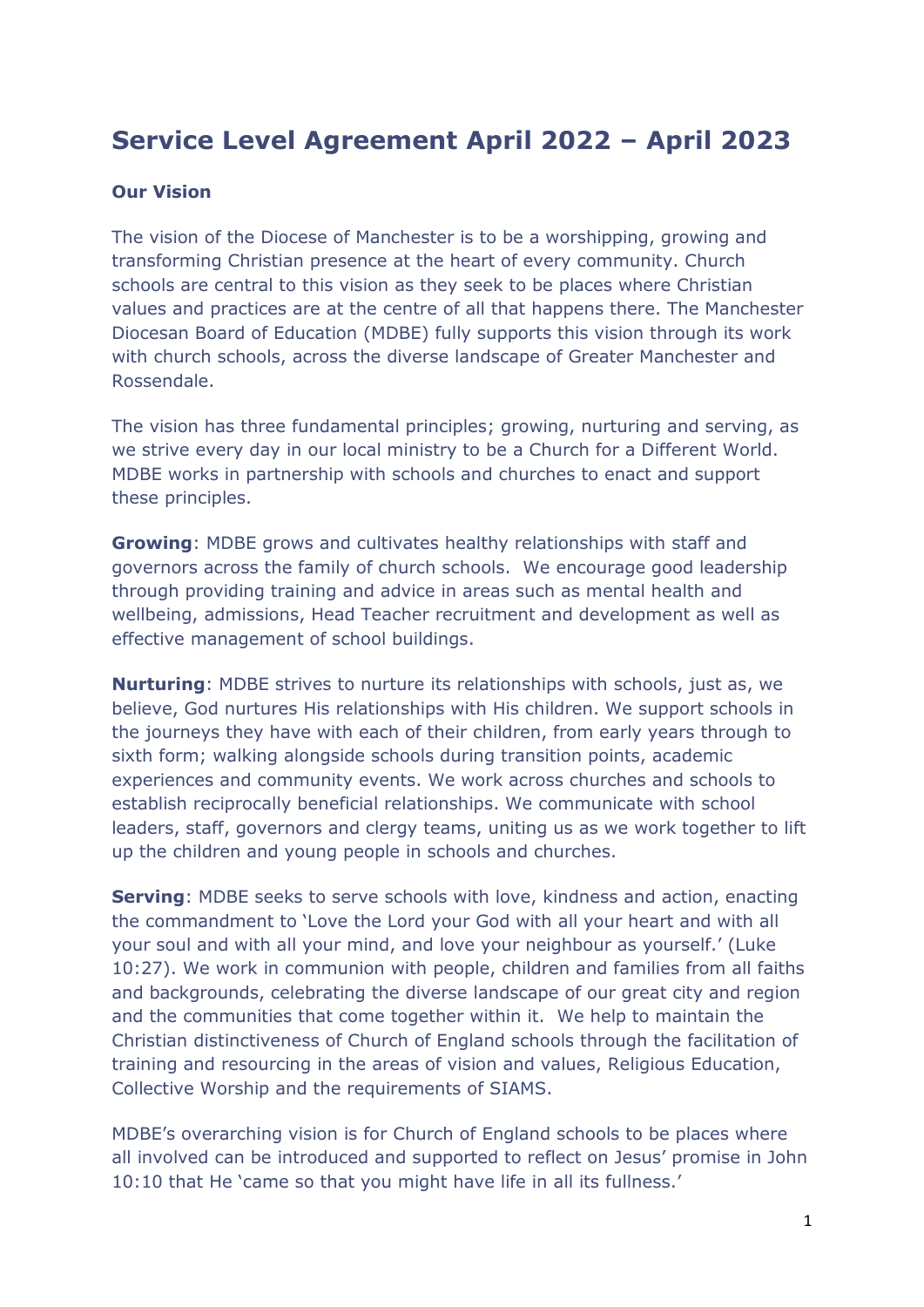# **The Importance of Partnership**

This Service Level Agreement represents the partnership between MDBE and the 191 Church of England schools within the diocese. The concept of partnership or covenant relationship is one that resounds throughout the Bible. In Genesis we see how the Lord made a covenant with Abraham, to bless his descendants, and to give them a land. This covenant resulted in Moses, then Joshua leading the People of Israel to the promised land. In the New Testament through the life of Jesus we see him in relationship with the 12 disciples as He taught about the Kingdom of heaven.

The idea of partnership is especially important as we seek to:

- Retain and strengthen the family of Church of England schools ensuring a Christian presence in all communities.
- Prioritise the distinctive Christian character of Church of England schools to support their inclusive yet distinctive nature.
- Enable the flourishing of all connected with Church of England schools so that all can experience 'life in all its fullness.'
- Strengthen covenant relationships between the Diocesan Board of Education and schools with the relationship resulting in reciprocal benefits.

Through the Service Level Agreement, Church of England schools and the Diocesan Board of Education demonstrate a working partnership based on a covenant relationship. We are committed to each other and our actions testify to this. The relationship is not transactional in that it is not about what one party can do for another. It is a commitment to working together, to supporting together, to celebrating together, to flourishing together.

# **What do we do?**

Manchester Diocesan Board of Education (MDBE) exists to support and serve the 191 Church of England schools across the diocese. We are privileged to serve VA, VC, Foundation, SATs and MATs across the school estate. We continue to prioritise and develop a programme of support that best meets the needs of school leaders, staff and governors, whilst placing the wellbeing and care of those leading in schools at the heart of our provision in order to support the nurturing of healthy resilient leaders. Our board and its officers also work with external partners such as Local Authorities, and both local and national government as appropriate. The Board's statutory functions are set out legally through 'The Measure' (2021). However, there are also aspects of our work, in particular concerning children's and youth ministry, that sit within the department's remit at the request of the Board. This is a strength of MDBE in that explicit links are recognised and supported between the ministry and work of both schools and churches.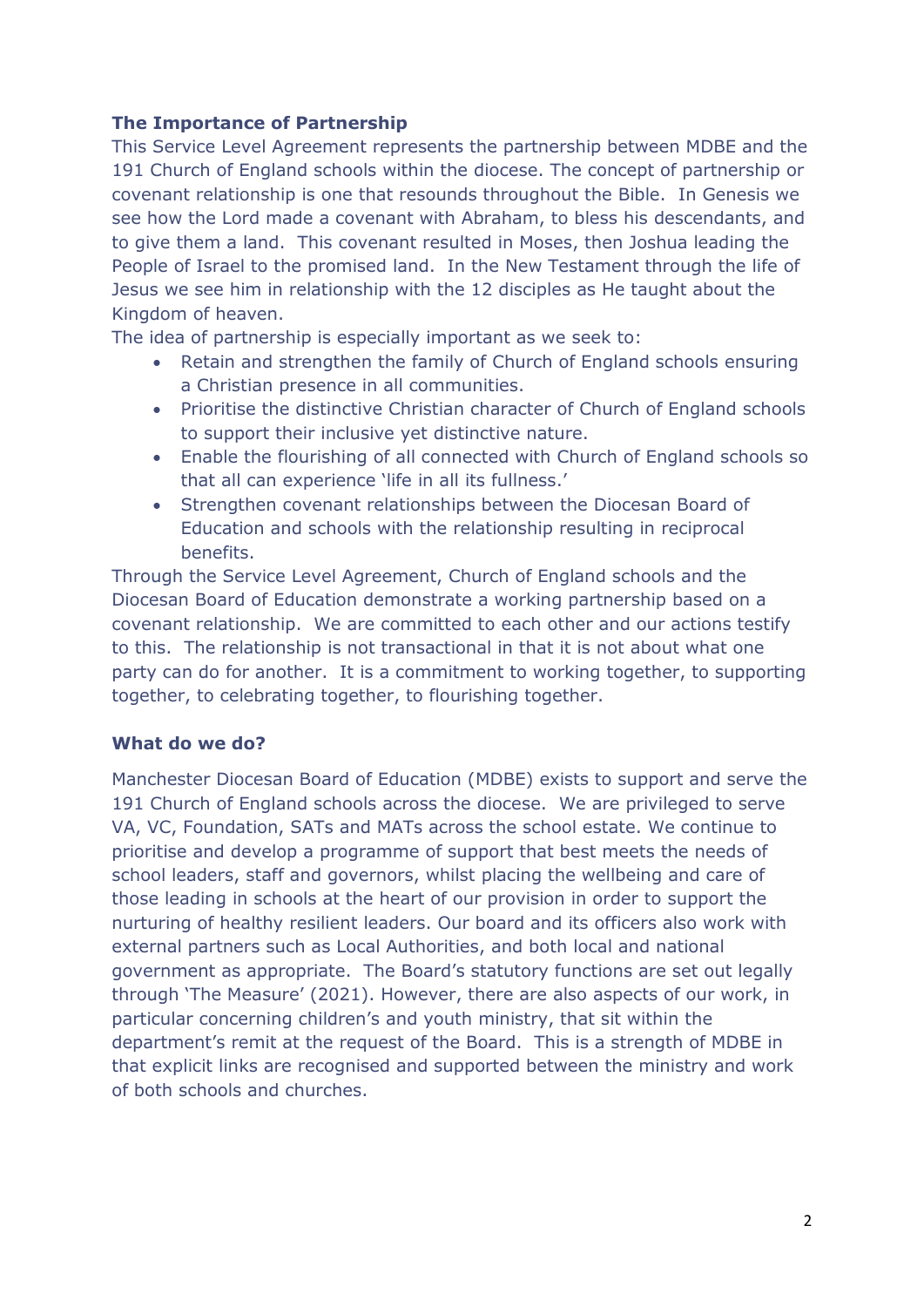#### **How do we do this?**

#### **Statutory Inspection of Anglican and Methodist Schools (SIAMS)**

#### **Person Responsible: Diocesan Director of Education**

Section 48 of the Education Act 2005 sets out the legal framework and scope of inspections for all schools with a religious character. The current schedule for CE schools is based on the Church of England's Vision for Education (2016) 'Deeply Christian, serving the Common Good.' The evaluation schedule has one overarching question: 'How effective is the school's distinctive Christian vision, established and promoted by leadership at all levels, in enabling pupils and adults to flourish?' Schools are evaluated on how their vision is lived out to enable adults and pupils to flourish. SIAMS includes academic standards, wellbeing, local, national and international partnerships, inclusion and diversity, spiritual development, Religious Education and Collective Worship. The school's vision is to pervade all areas. MDBE continues to develop a suite of training and support for schools that focusses on Christian vision and distinctiveness. The diocesan SIAMS lead is the Diocesan Director of Education who co-ordinates support for schools as well as delivering training to staff and governors. Recent developments include a half day visit from a Diocesan Schools Adviser taking the form of a professional dialogue/constructive conversation with school leaders in preparation for a school's SIAMS inspection. During each SIAMS inspection a member of the Board of Education team will speak to the inspector as required as part of the inspection process. A Diocesan representative will attend the feedback session as support for schools. Following inspection support is offered in addressing any areas of development.

#### **Collective Worship**

#### **Person Responsible: Diocesan Children's Officer**

All schools are legally required to provide an act of worship for all pupils each day that is 'wholly or mainly of a broadly Christian character.' In VC and VA schools such arrangements are made by governors in line with the school's trust deed. In Church of England schools this means Collective Worship must reflect the Anglican status of the school. This can be achieved through celebrating the Church year as well as including liturgy and Christian symbols for the Trinity within Collective Worship. Church school worship should be 'inclusive, invitational and inspiring.' It is central to the life of the school, with all being invited to take part.

MDBE supports schools to develop their understanding of the requirements for Collective Worship, offers support for planning and delivery as well as providing regular resources that can be used as a basis for Collective Worship. This work is led by a team of diocesan officers including the Diocesan Children's Officer, Diocesan Youth Officer and Diocesan RE and Christian Distinctiveness Adviser. All are involved in regular visits to schools to support and deliver Collective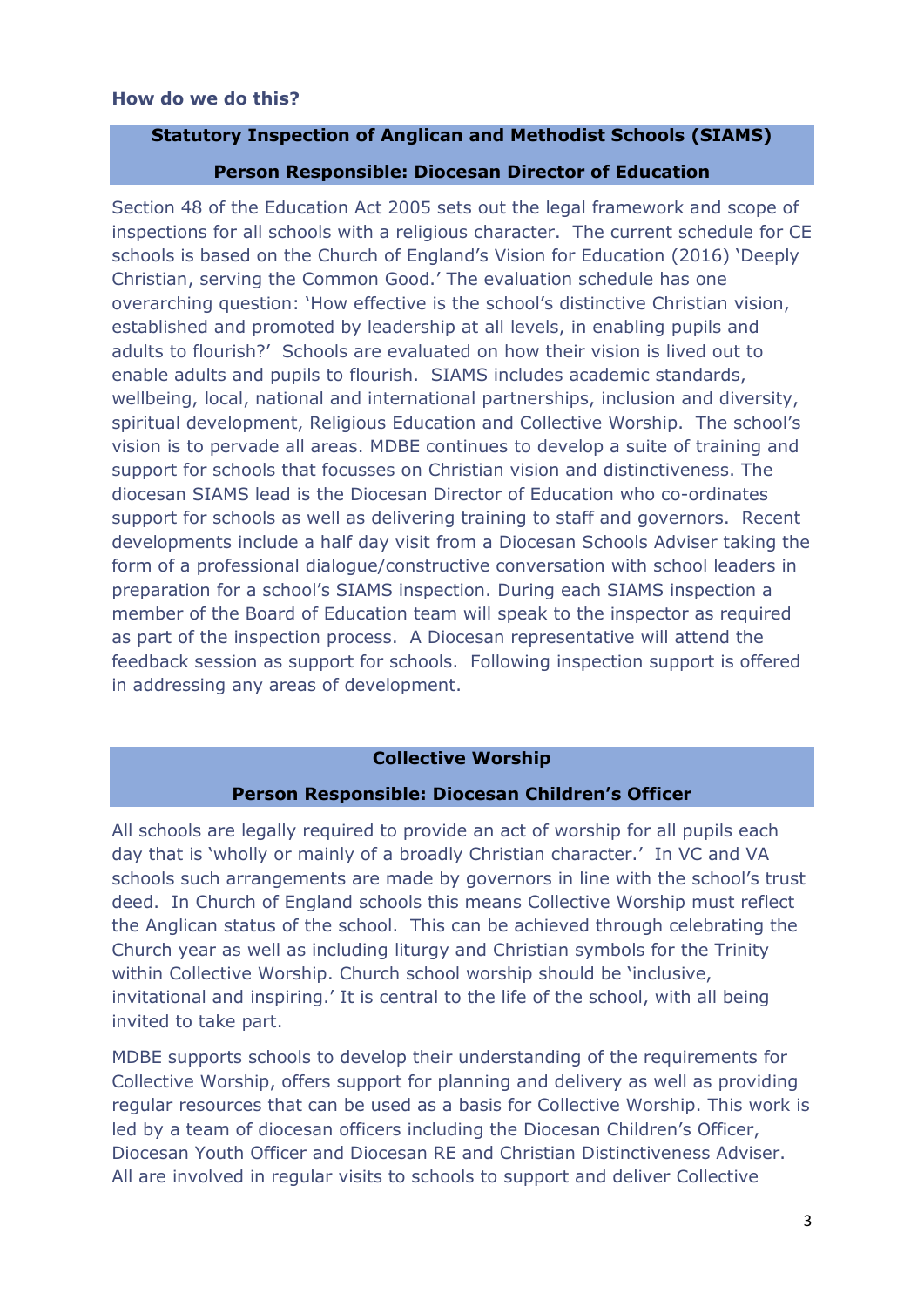Worship. A programme of regular Worship2Go resources, including videos and activities, are available for all schools by request.

#### **Religious Education**

# **Person Responsible: Religious Education and Christian Distinctiveness Adviser**

Within Church of England schools Religious Education is viewed as a core element of the curriculum. It should enable every child to flourish and to live life in all its fullness (John 10:10). It is intrinsic in the outworking of a Church school's Christian vision. It also supports schools to educate for dignity and respect through encouraging all to live well together. Central to Religious Education in Church schools is the study of Christianity as a living and diverse faith, focused on the teaching of Jesus and the Church. MDBE has responsibility to promote, or assist in the promotion of, religious education in schools in the diocese.

MDBE offers advice, support, training and resources to enable Church of England schools to provide a rich, inspirational RE curriculum. Regular visits are made to schools by the RE and Christian Distinctiveness Adviser evidencing the high priority MDBE places on RE. Continuous Professional Development sessions are provided to support teachers' subject knowledge, theological understanding and pedagogy appropriate to RE. The Understanding Christianity resource is recommended alongside the Diocesan Scheme Questful RE. Local RE hubs are also in place to support RE leaders in schools. These meet termly as a means of offering additional advice and guidance as well as sharing good practice. Policy guidance on withdrawal issues and the relationship between Christian and British values is also provided.

# **Governor support and development**

# **Persons Responsible: Diocesan Deputy Director of Education & Governance Officer**

MDBE is committed to offering rigorous support, advice, guidance and training to governing bodies so that leaders can work together for the flourishing of all. All governors of a Church of England school commit to and work collaboratively to ensure the effectiveness of the school where a Christian vision is established and all are supported to 'live life to the full' (John 10:10).

MDBE supports the appointment of PCC and Diocesan appointed Foundation Governors and seeks to address vacancies in a timely, efficient manner. Guidance for recruitment and induction is made available to all governing bodies. An annual programme of training is delivered and is open to all governors as well as an annual governor conference. Details of the training programme are available via the Diocesan website or from the Governance Officer.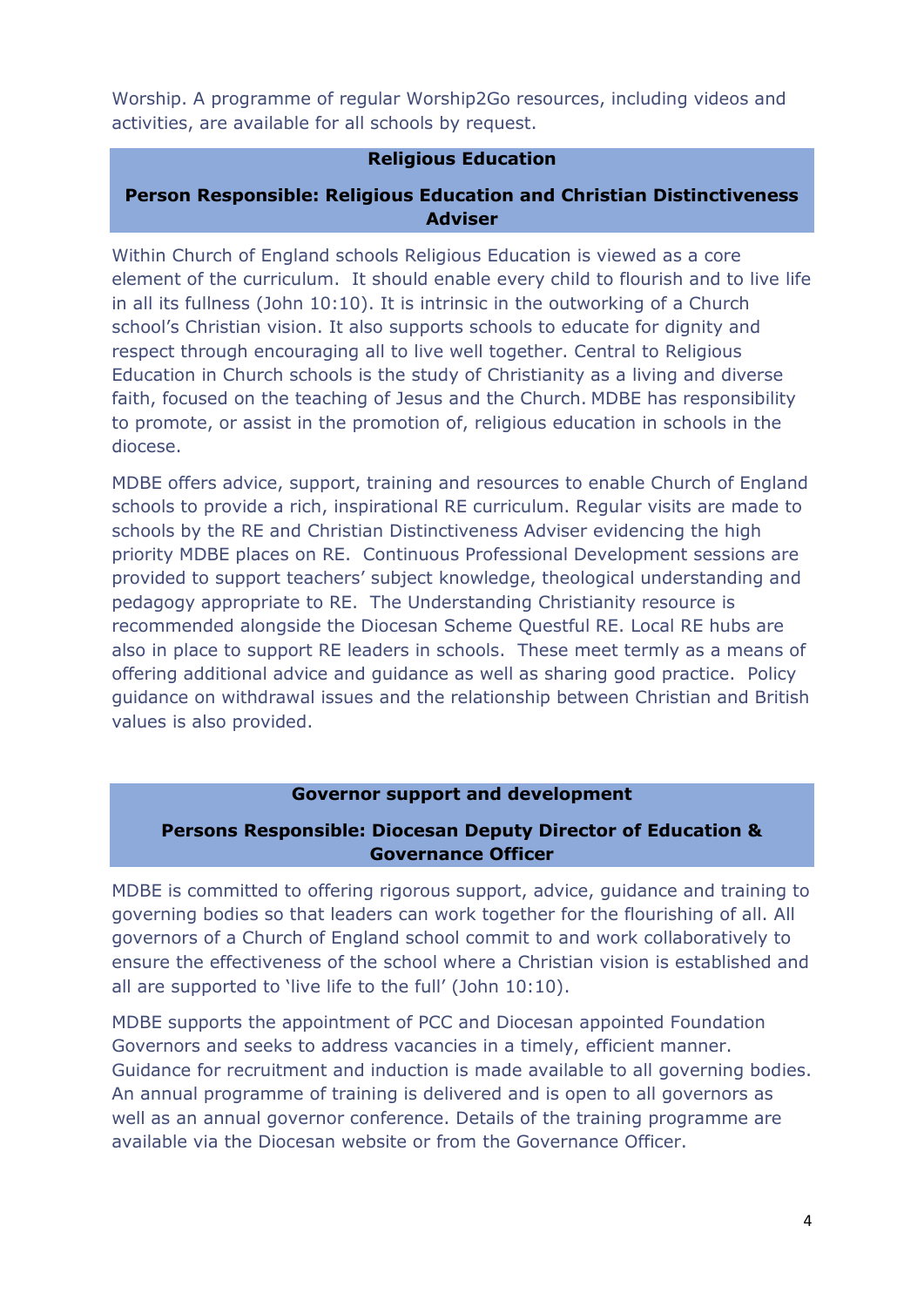Recognising the value of the Chair of Governors and responsibilities associated with this role the Diocesan Governance Officer facilitates a Chairs' network where support and good practice can be shared. Chairs of Governors are also invited to a termly Head Teacher and Chair of Governor Diocesan meeting to ensure updates are shared, as well as providing further opportunity for learning from and supporting each other as a family of church schools.

Advice is provided on an individual basis on a range of contextual issues to support the functioning of effective governing bodies. Where a governing body has a particular need for enhanced support a Diocesan Schools Adviser can be commissioned, in agreement with the Director, to the role of Associate Member for a short period of time. Such a role is reviewed annually in response to school needs.

#### **Recruitment of School Leaders**

#### **Person Responsible: Diocesan Director of Education**

VA schools are required to invite the Diocesan Director of Education or their representative to offer advice and support regarding securing school leadership in the form of appointment of head teachers/heads of school as appropriate. This is particularly important if a representative of the Local Authority has been invited. For VC schools and academies MDBE provide the same level of support throughout the process.

The Director should be informed, by the Chair of Governors, of a Head Teacher vacancy as soon as a resignation is received by a governing body. Support will be provided throughout the process. This begins with discussions regarding options for future school leadership, to supporting the production of recruitment documents, advising on interview process, providing appropriate resources through to the appointment offer being made. Guidance documents are also provided as a means of informing governors of the process, considerations and legal requirements. Where a school requires support for Deputy Head Teacher appointments MDBE will provide this in line with school needs.

#### **Leadership Training/Continuous Professional Development**

#### **Person Responsible: Diocesan Director of Education**

MDBE supports the induction and ongoing professional development of school leaders in various ways. All new Head Teachers are invited to be part of Diocesan led Head Teacher induction sessions throughout their first year of the role. The Director visits all new Head Teachers as a welcome to the role and the wider family of diocesan schools. School leaders within their first two years of appointment are also encouraged to partake of the Additional Support Offer provided in partnership with the Church of England Education Office (CEEO).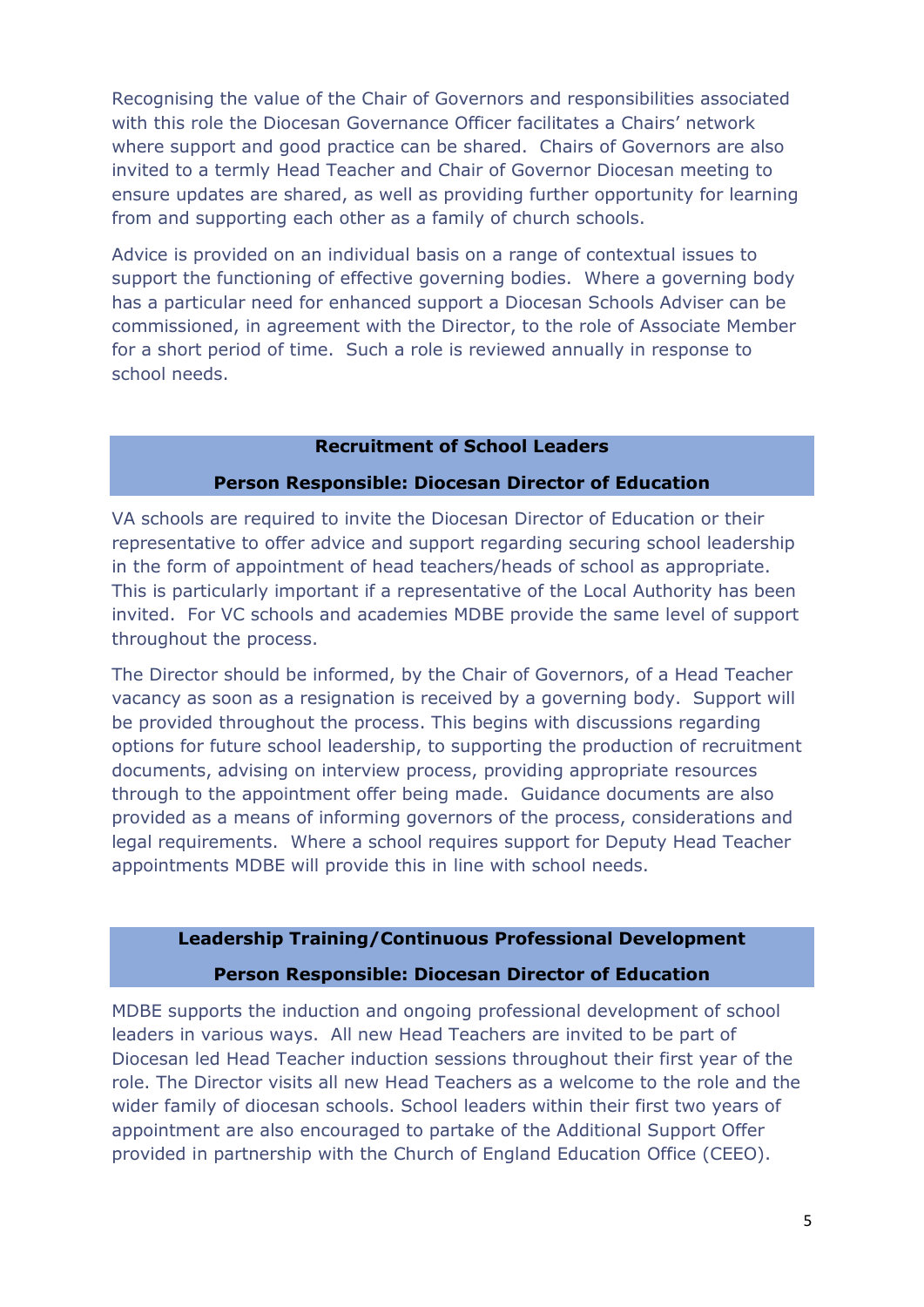Professional training is provided through the Christian Leadership Programme, run in collaboration with Blackburn, Carlisle, Chester and Liverpool Dioceses. MDBE provides support towards costs. For information contact the Director.

In partnership with CEEO MDBE run Peer Support Networks for school leaders and staff focusing on a range of issues. Currently these focus on Growing Faith, Becoming Trauma Informed and Diversity and Inclusion and take place termly or half termly as appropriate.

Ongoing support is provided through termly Head Teacher and Chair of Governor meetings. The Director also provides and facilitates professional and pastoral support for serving Head Teachers through a programme of visits to schools. A programme of regular spiritual retreats for serving Head Teachers supports the spiritual and mental wellbeing of leaders.

Further support by Diocesan Schools Advisers (DSA) can be arranged following such visits in response to need. For schools involved in additional support/monitoring from their LA a DSA is also invited to attend meetings as diocesan support.

#### **Premises and Capital Projects Management**

# **Persons Responsible: Diocesan Deputy Director of Education & Buildings Administrator**

Trustees of Church of England schools are legally required to take note of diocesan advice and guidance prior to making or agreeing to make any alterations to school estate/premises. MDBE is classified as a 'responsible body' by the DfE to manage and deliver the School Condition Allowance (SCA) fund for VA schools. MDBE also oversees and administers the school maintenance scheme. These processes involve inviting and prioritising school capital work proposals, advice and support for bid applications, project delivery, processing capital bids as well as administration of payment for building projects. MDBE also works in partnership with DBE Services and individual building consultants to ensure services to schools are of a high standard and in line with MDBE policy. Training is also available to school leaders and governors to support their understanding of school buildings management.

Within the area of estate management MDBE also advocates for schools with external partners, such as the 12 Local Authorities within the diocese, as well as the DfE to ensure School Condition Surveys reflect the school estate and support development of said estate. MDBE also liaises with the DfE/EFSA regarding any queries related to estate management guidance and legislation ensuring schools are fully supported.

Site visits are undertaken as a means of supporting school building projects by the Deputy Director and members of DBE Services as appropriate. DBE Services also offers Total Property Management (TPM) and MDBE is pleased to recommend TPM to its schools.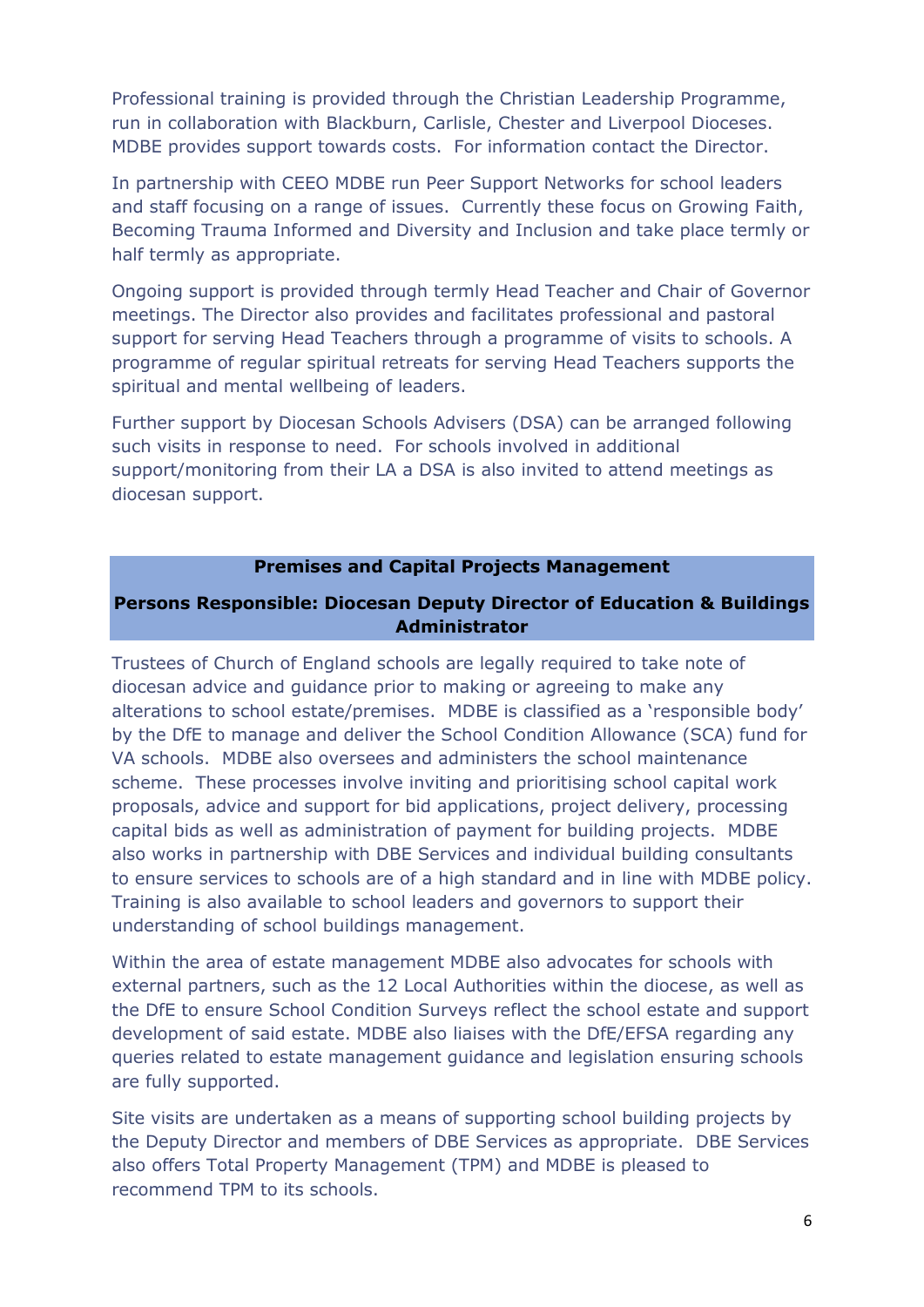#### **Admissions**

#### **Person Responsible: Diocesan Deputy Director of Education**

In accordance with the legal framework for school admissions set out in the School Admissions Code (2021) schools are required to consult MDBE before public consultation regarding proposed changes to their admissions arrangements. For VC schools the Local Authority are responsible for ensuring this happens. For VA schools and academies this remains the responsibility of governors and academy trustees.

MDBE provides advice and support to schools on all aspects of admissions, including an annual briefing open to all. Guidance is provided to ensure all school policies remain code compliant and access to the Church of England School Admissions Builder is made available. MDBE responds to queries from the Schools' Adjudicator, assisting schools as necessary. MDBE represents the needs of schools on various admissions and school place planning groups involving partners such as LA admission committees, school place planning forums and the National Diocesan Admissions Group.

#### **Support for schools wishing to convert to Academy status**

# **Persons Responsible: Diocesan Director of Education and Diocesan Deputy Director of Education**

MDBE recognises the changing educational landscape and is committed to supporting schools wishing to convert to an academy and join a Multi Academy Trust. Church of England schools are required to obtain consent of the DBE before applying for an Academy order under section 3 of the Academies Act 2010.

The Diocesan Director of Education and Deputy Director provide support at all stages, including to those governing bodies who are at the initial stages of considering the pros and cons of academisation through attendance at relevant governing body meetings to support discussions and deliberations. Guidance is also offered regarding the process to academisation.

Within Manchester Diocese there are a number of Church majority and minority MATS. MDBE works to support and represent the family of church schools across the diocese through being represented at member level within each Multi Academy Trust. Various officers of MDBE are also either members or trustees within Church of England MATS across the diocese.

Where a Single Academy Trust wishes to become part of a Multi Academy Trust or two MATs wish to merge/transfer they must first obtain MDBE consent. MDBE will consider all such requests carefully and with consideration for all children and families involved before liaising with representatives of the Regional Schools Commissioner's Office to support such requests.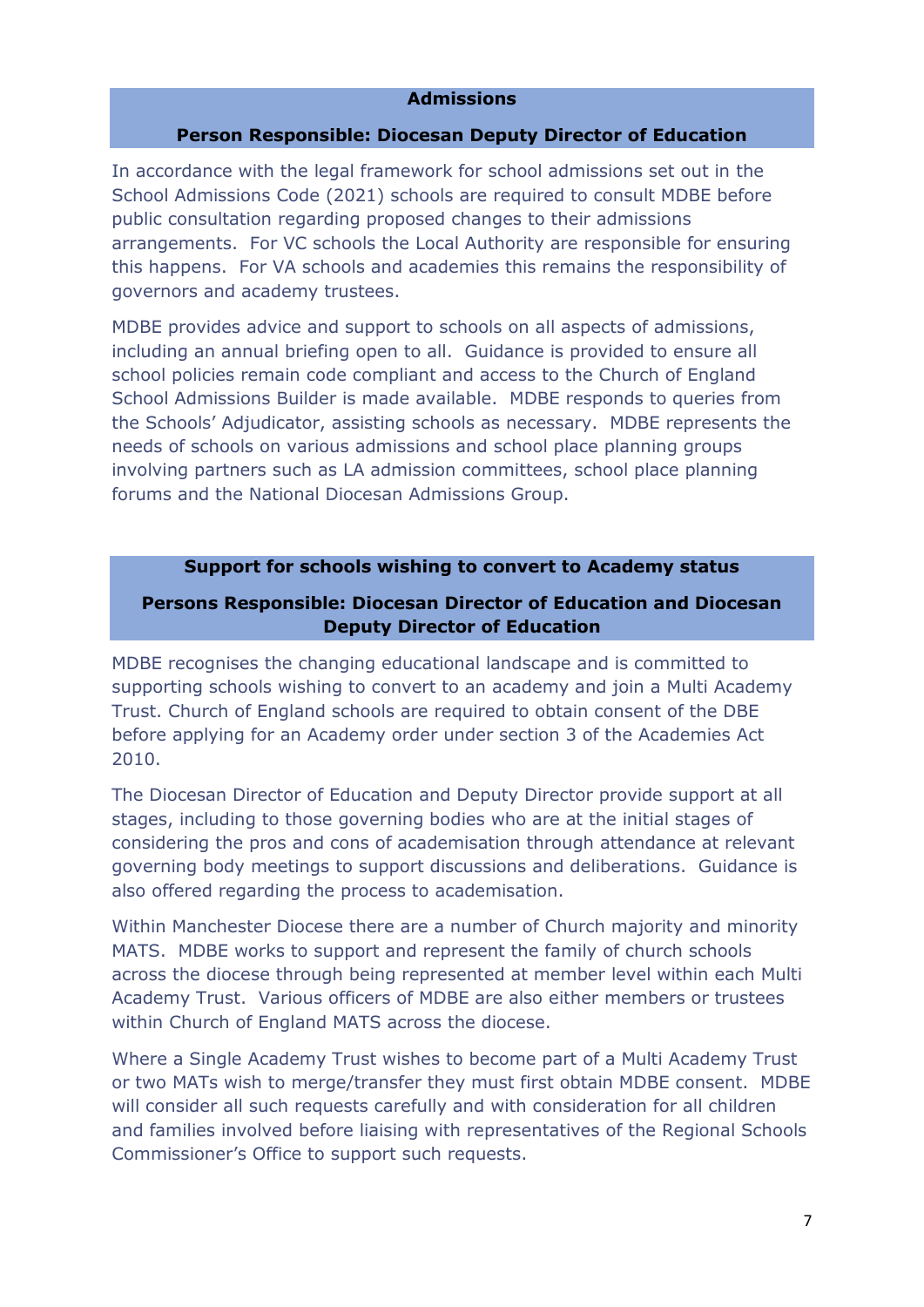#### **Advocacy**

# **Persons Responsible: Diocesan Director of Education & Diocesan Deputy Director of Education**

Officers of the Board of Education are involved in advocacy on behalf of church schools across the diocese through communication with various groups. The Director and Deputy Director attend termly meetings with representatives of 12 Local Authorities as a means of advocating for support where appropriate. Such meetings also involve discussions around school place planning and securing adequate places within CE schools. The Director represents the CE family of schools on other bodies such as the Greater Manchester Learning Partnership, as well as representing the needs of schools and school leaders with such bodies as unions. A proportion of MDBE officer's time is spent representing MDBE schools at national as well as local level, ensuring a collective benefit to all MDBE schools.

MDBE also communicate with Ofsted as part of school inspections, emphasising school strengths and practices as a means of supporting schools with external inspections. A Diocesan representative is available to attend feedback sessions, at a school's request.

#### **Church School Chaplaincy**

### **Persons Responsible: Diocesan Youth and Children's Officers**

MDBE have a commitment to supporting both Primary and Secondary school chaplaincy through the work of the Diocesan Children's and Youth Officers as well as the Diocesan chaplaincy coordinator. Regular meetings and communications enable the work of chaplains and sharing of local and national practices.

#### **Mental Health and Wellbeing**

#### **Person Responsible: Diocesan Youth Officer**

MDBE recognises the importance of mental health and wellbeing and supports schools to engage with this important area for the benefit of children they serve. Schools are invited to attend half day MWB champions training as well as the 1 day and 2 day Mental Health first aid training courses. Within the suite of Renew resources to support schools with mental health and wellbeing MDBE provides a primary and secondary version as well as a half termly resource for Head Teachers focusing on mental wellbeing issues.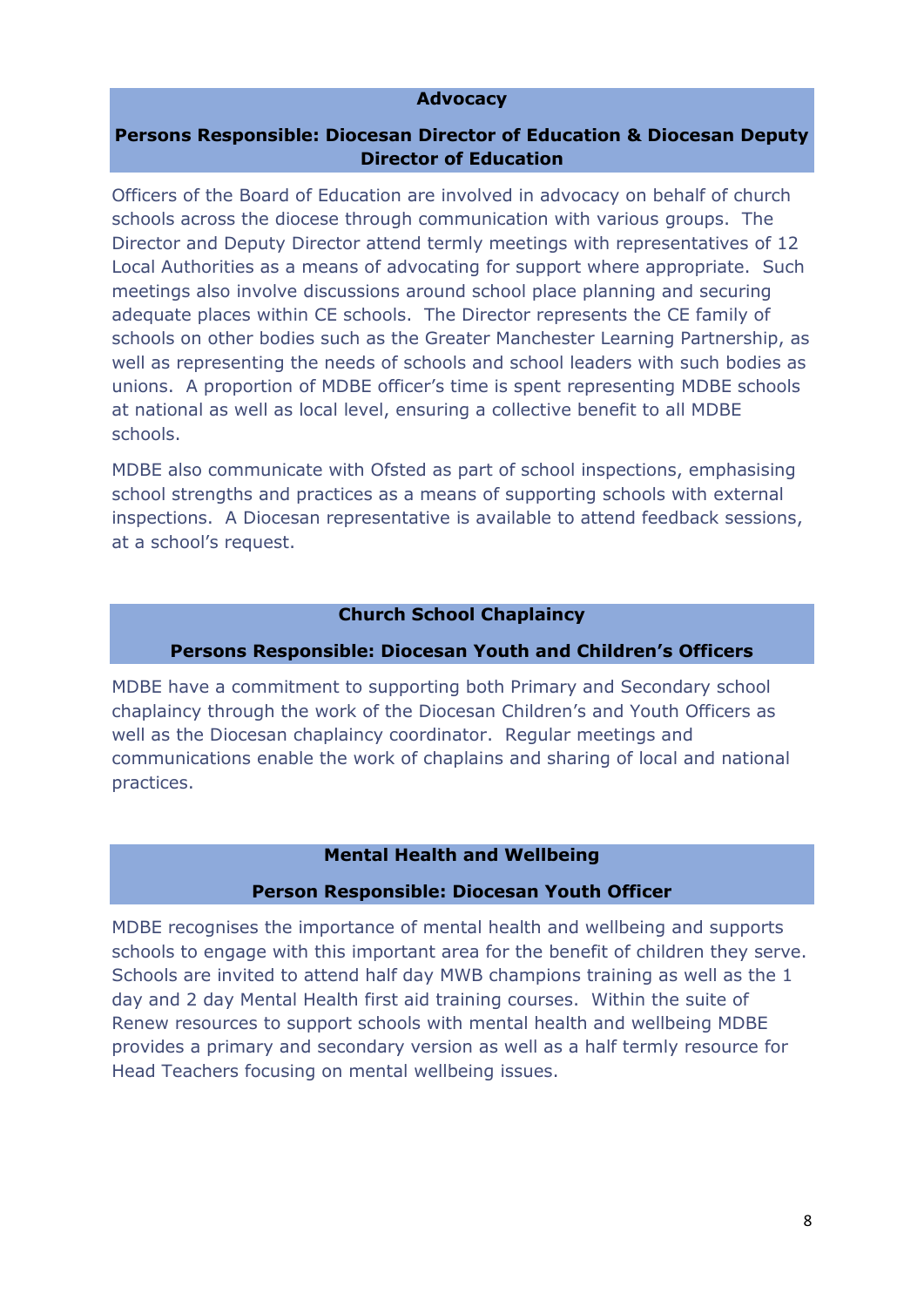# **What does this support cost?**

April 2022-April 2024 the annual rate (due May 2022 and May 2023) will be as follows:

VA schools: £5 per pupil

Academies: £4.60 per pupil

VC schools: £2.65 per pupil

Joint Foundation & Joint Diocese schools: 50% of VC rate

Costs will be capped at maximum of £5,800 per school

MDBE offers these costs as remaining the same for a two-year commitment, recognizing rates will remain the same until a review in 2024.

It is important to note if 100% of CE schools across the diocese were involved in this SLA the true costs of diocesan support would remain not fully covered. MDBE offers a subsidised service to schools for support due to various other income streams such as investment income as well as a synodical grant from Manchester Diocesan Board of Finance to support Diocesan Children's Officer and Youth Officer posts. We value schools who support the partnership financially as all schools benefit.

For schools not financially committing to the SLA partnership charges will be applied for various activities and will be discussed as and when they are commissioned. These include, but are not limited to, a professional conversation visit prior to SIAMS inspection, site consultancy regarding buildings developments, attendance at meetings to support school improvement, associate member support, consultancy advice regarding ethos, worship and SIAMS, admissions support. Such services will incur costs of £250 per half day/twilight.

# **What support does MDBE offer to schools through events/ communications?**

- Annual Schools conference,
- Year 6 Leavers Services,
- Head Teacher and Chair of Governors meetings,
- Meetings with MAT and Academy CEOs,
- RE hub meetings,
- New Head Teacher Commissioning and Evensong,
- Retiring Head Teacher Evensong,
- Thanksgiving Evensong for Governors,
- Termly School newsletter and E-news update
- Eco schools newsletter
- Worship 2 Go plans and videos
- MWB resource for Head Teachers
- MWB resources for Primary and Secondary Schools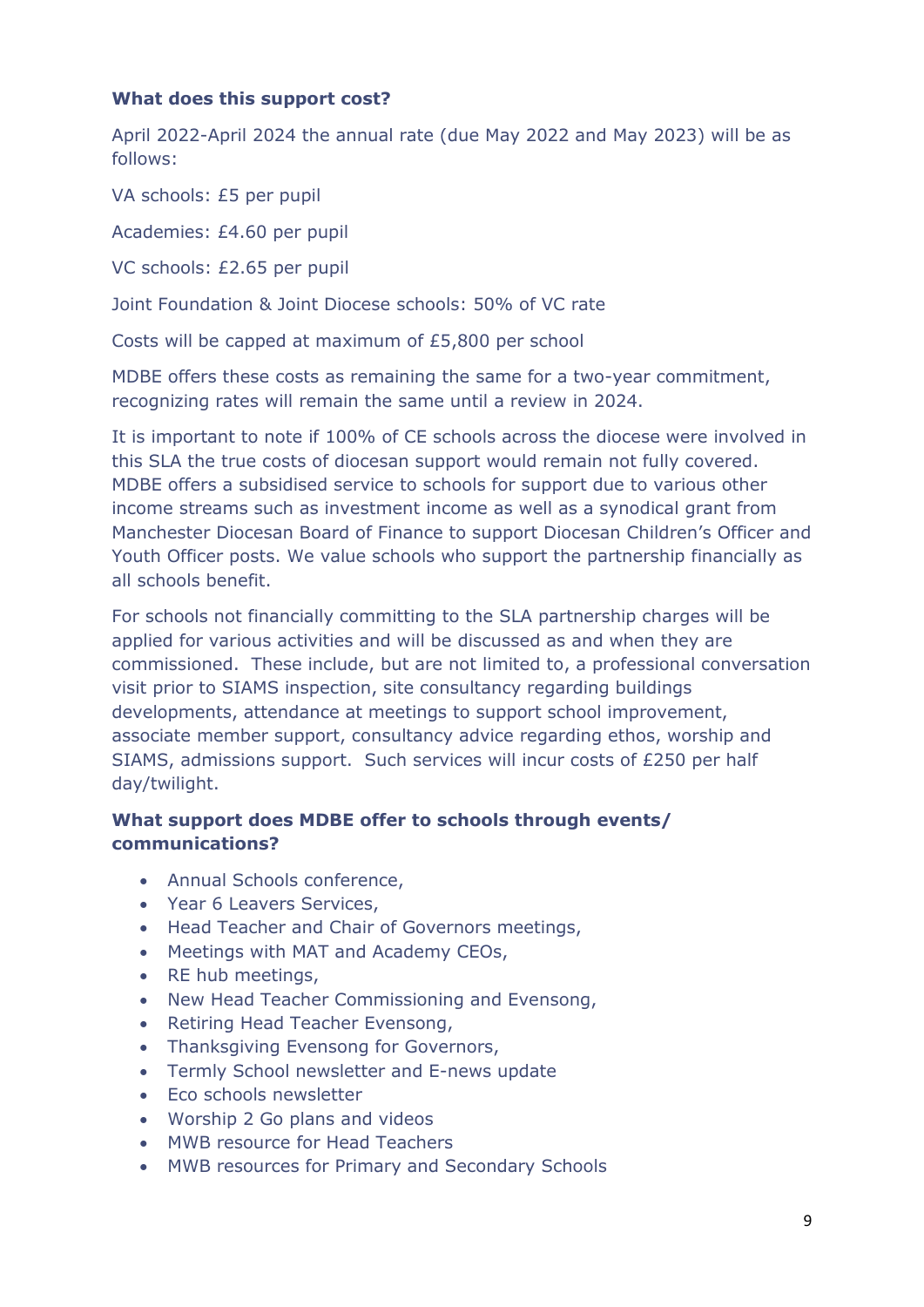#### **Who are we?**

**Diocesan Director of Education (DDE):** Deborah Smith 07854 816639 [deborahsmith@manchester.anglican.org](mailto:deborahsmith@manchester.anglican.org)

**Diocesan Deputy Director of Education (DDDE):** Liam Eaglestone 07384 254262 [liameaglestone@manchester.anglican.org](mailto:liameaglestone@manchester.anglican.org)

**Religious Education and Christian Distinctiveness Adviser:** Terry Hart 07826 872531 [terryhart@manchester.anglican.org](mailto:terryhart@manchester.anglican.org)

**Diocesan Youth Officer:** Canon Susie Mapledoram 07967 657587 [susiemapledoram@manchester.anglican.org](mailto:susiemapledoram@manchester.anglican.org)

**Diocesan Children's Officer:** Karen Beal 07854 989883 [karenbeal@manchester.anglican.org](mailto:karenbeal@manchester.anglican.org)

**Senior Administration and Governance Officer:** Ruth Gent 07917 671174 [ruthgent@manchester.anglican.org](mailto:ruthgent@manchester.anglican.org)

**Financial Administrator: 0.4** Flora Nongomin [EducationPayments@manchester.anglican.org](mailto:EducationPayments@manchester.anglican.org)

**School Buildings Administrator:** Leona Brooks 07436 139530 [leonabrooks@manchester.anglican.org](mailto:leonabrooks@manchester.anglican.org) or [buildingsprojectapplication@manchester.anglican.org](mailto:buildingsprojectapplication@manchester.anglican.org)

**Schools Administrator:** Helen Cowley 07917 699496 [DBEAdmin@manchester.anglican.org](mailto:DBEAdmin@manchester.anglican.org)

**External Communications Administrator (0.5)** Laura Tebay 07776 993301 [lauratebay@manchester.anglican.org](mailto:lauratebay@manchester.anglican.org)

School support also involves a team of Diocesan Schools Advisers who are commissioned for individual pieces of work by the Director of Education, specific to school need.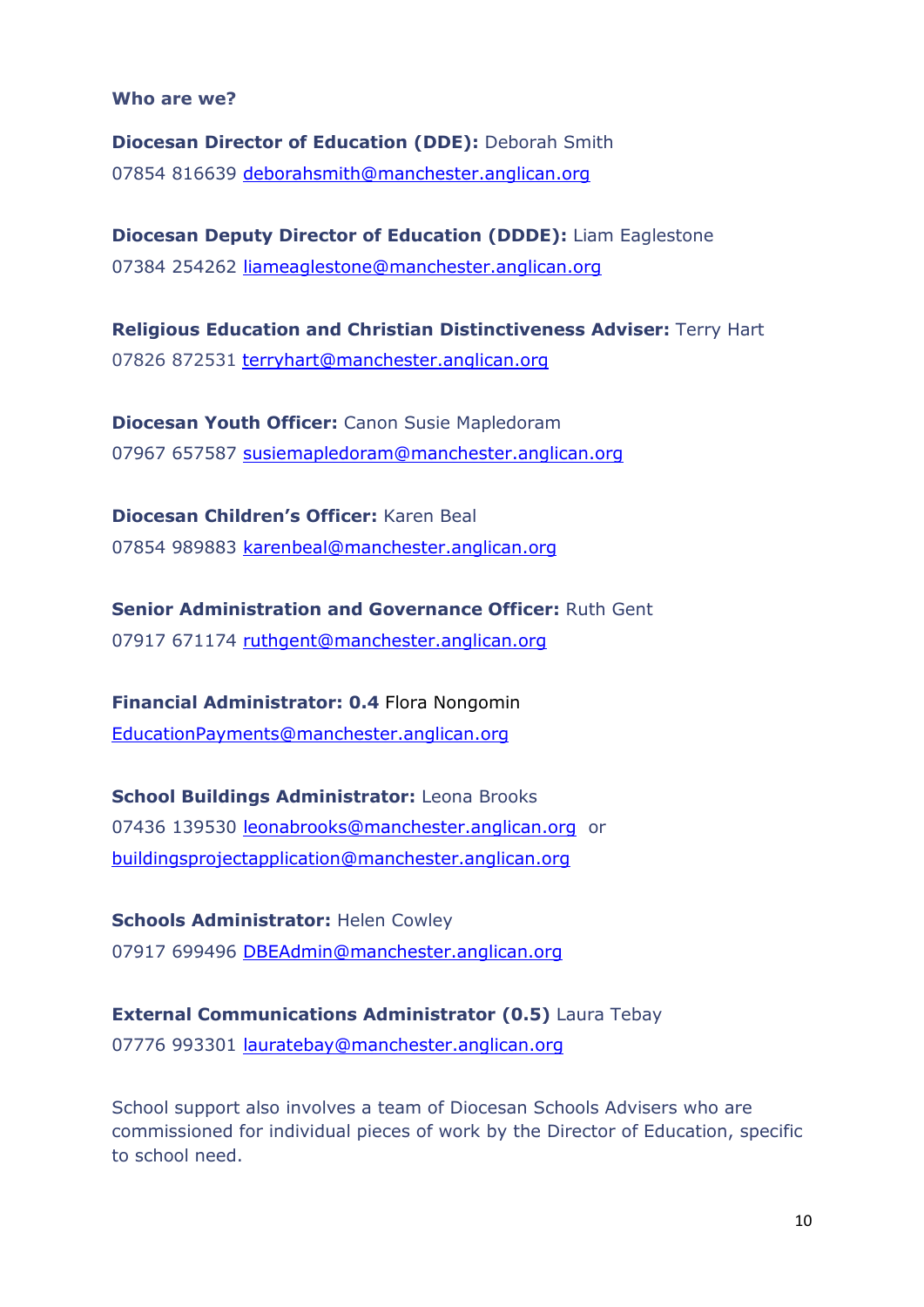# **What enhanced services do we offer?**

MDBE is keen to continue to develop support packages in response to school need. For 2022 and 2023 the following enhanced support packages are offered. It should be noted additional costs for such services will be incurred at a rate of £250 per half day/twilight.

#### **Religious Education Review (Full day)**

Using the Church of England Statement of Entitlement as a benchmark for high quality RE, the review will identify good practice and highlight areas for development as appropriate. The day may include a variety of monitoring activities including scrutiny of work and planning, learning walks as well as discussions with staff and pupils. The impact of any RE specific CPD for all staff involved in delivering RE and for leaders of RE will be considered alongside monitoring and assessment processes and RE standards across the school. In addition, leaders will be consulted regarding the impact of RE to the wider curriculum.

#### **Collective Worship Review (Half day)**

Using the Church of England Collective Worship Guidance: Inclusive, Invitational and Inspiring (2021) as a benchmark for expectation, the review will explore how Collective Worship is an expression of the school's Christian vision. It may include discussion with pupils, staff, clergy and governors as part of an agreed programme. Attendance at and feedback from an act of Collective Worship will be facilitated. It could also involve an audit of relevant school policies, evidence of monitoring and evaluation, the contribution of worship to spiritual development and the impact of worship across the school community.

# **Head Teacher Performance Management**

MDBE can provide an external adviser to support Head Teacher Performance Management. Several DSAs are recently retired Head Teachers who are well placed to support governors throughout the process.

#### **What other services do we recommend?**

#### **Total Property Management (TPM)**

DBE Services offers a comprehensive support package for schools for all aspects of school maintenance. The service is well established and currently serves over 300 schools across several dioceses. MDBE is pleased to recommend the service to schools and can arrange for a representative to visit or for a contact with a school already being supported by the service to be provided.

<https://tpm4.com/information-about-our-total-property-management-scheme/>

#### **School Improvement Service**

DBE Services has developed a School Improvement service that, although a relatively new service, having been established in 2021, continues to receive wide acclaim. By January 2022 102 schools across several North West dioceses